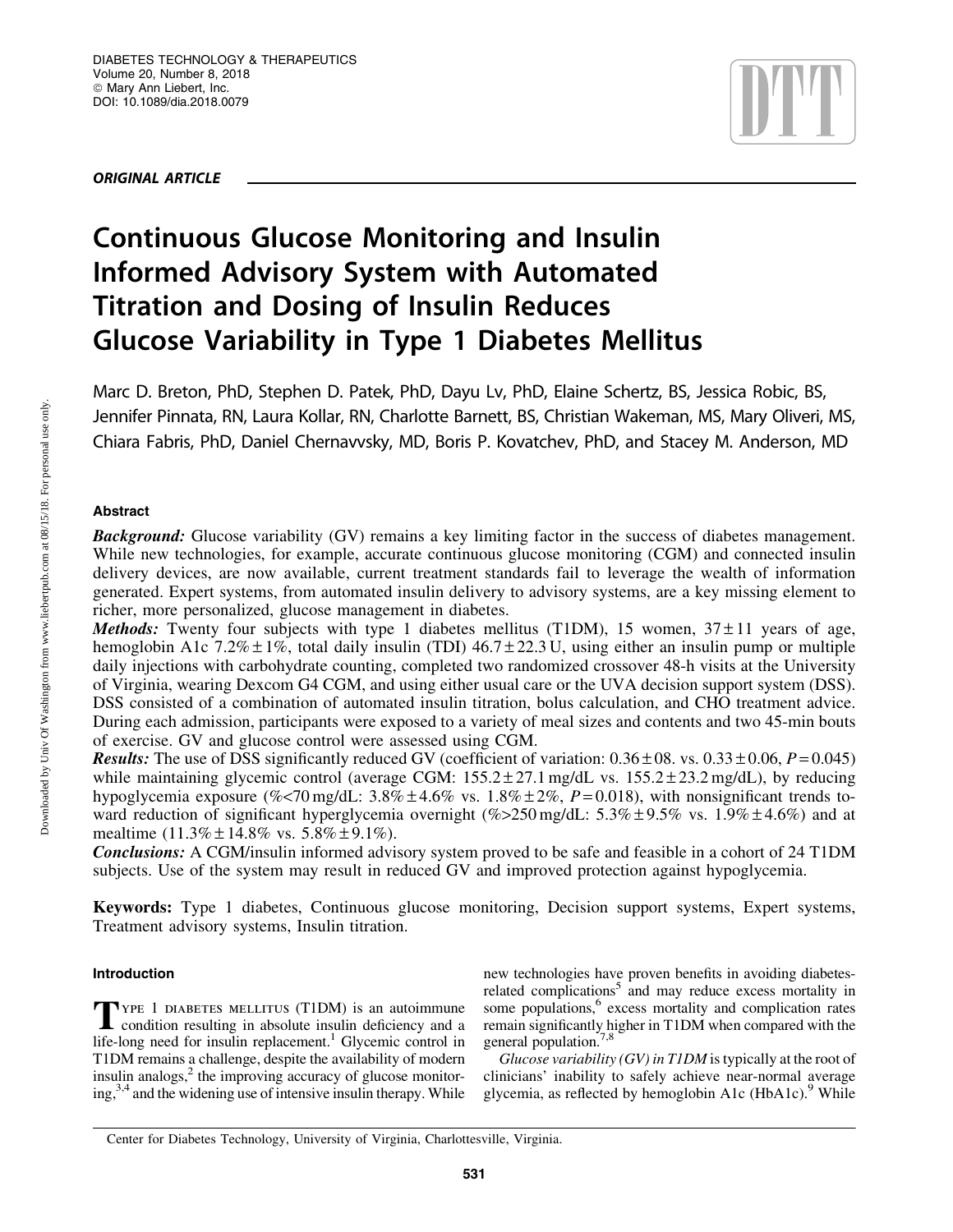target HbA1c values of 7% or less result in decreased risk of micro- and macrovascular complications, $10,11$  the risk for severe hypoglycemia increases with tightening glycemic control.<sup>12–14</sup> Consequently, hypoglycemia has been implicated as the primary barrier to tight control.<sup>15,16</sup> Thus, patients with T1DM face a life-long optimization problem: reduce average glucose levels and postprandial hyperglycemia while simultaneously avoiding hypoglycemia. *A strategy for achieving such an optimization can only be successful if it reduces GV.* This is because bringing average glycemia down safely is only possible if GV is constrained—otherwise blood glucose (BG) fluctuations would inevitably enter the range of hypoglycemia (see McCall<sup>9</sup>-Fig. 4). Thus, recent studies have increasingly focused on the variability of BG fluctuations as an independent risk factor for diabetes complications,  $9,17,18$  particularly cardiovascular diseases.<sup>19–22</sup>

Introduced in the 1980s, intensive insulin treatment, by multiple daily injections (MDI) or use of continuous subcutaneous insulin infusion (CSII), attempts to mimic insulin secretion in health and typically includes basal insulin administered to cover the overnight and fasting periods and bolus insulin given with meals to cover carbohydrate consumption and correct hyperglycemia.23 Advanced insulin therapy relies on *key individual parameters*, such as carbohydrate ratio (CR= grams of carbohydrate per unit of insulin), insulin sensitivity factor ( $ISF = mg/dL$ per units of insulin, also called the correction factor [CF]), and target glucose. $^{23}$  Evidence-based resources are available to empower patients to control their insulin intake and schedules and are used by clinicians to initiate and maintain CSII therapy by selecting appropriate basal rates, CR, and CF patterns.<sup>24</sup>

However, periodic adjustments of basal rate, CR, and CF patterns are needed based on review of self-monitoring blood glucose (SMBG) profiles or continuous glucose monitoring (CGM); when a new pattern of glycemic risk is identified by the clinical team or the patient, new insulin dosing parameters must be calculated and implemented. This can be a time-consuming and challenging task, requiring data to be downloaded from multiple devices for evaluation. Fortunately, information technology is increasingly playing a role in improving the management of chronic illnesses,  $25,26$  including diabetes.<sup>27</sup> In T1DM, improvements in SMBG and CGM, have empowered quantitative (algorithmic) aspect of the management of T1DM, leading to new tools for remote patient monitoring, data aggregation, and visualization.<sup>1</sup> Early research has developed algorithms for titrating individual insulin treatment parameters, including iterative learning approaches, such as run-to-run, with structured SMBG.<sup>28–32</sup> Today, researchers are actively working on CGM-based decision support for T1DM (e.g., see Refs.  $23,33–35$ ), capable of providing specific feedback to the clinicians regarding suggested insulin changes. These expert systems have the potential to not only streamline clinic visits, allowing more time for face-to-face interaction and attention to the many needs of the diabetic patient, but also in their most advanced form, they will deliver advice directly to the patient, reducing burden and uncertainty when making critical selfmanagement decisions, such as dosing insulin for meals and adjusting insulin to physical activity.

#### Research Design and Methods

#### Decision support system

The decision support system (DSS) consists of two realtime advisors (CGM-Informed Bolus Advisor, and Exercise Advisor), and a retrospective insulin titration tool. The realtime advisors are respectively designed to optimally modulate insulin boluses based on the patient's current insulin sensitivity (SI) and to generate ad hoc behavioral advice to avoid hypoglycemia during an imminent exercise bout. The advisory systems are described below.

CGM-informed Bolus advisor. A CGM-informed bolus calculator was developed to adjust the patient's insulin bolus computation to the needs at the time a bolus is given. The modulation relies on a CGM/insulin-based estimation of Insulin Effectiveness (IE), an index related to  $SI^{36}$  using a three-state Kalman filter describing glucose–insulin dynamics.<sup>37</sup> When a bolus is administered, IE is estimated in realtime and compared with the patient's averaged usual IE at the same hour of day, computed from a month of historical data at this hour of day (see protocol); the IE-informed smart bolus  $(B_{IF})$  is then obtained as a standard bolus modulated by the ratio of usual and real-time IEs  $(IE_r)$ :

$$
B_{IE} = I E_r \cdot \left(\frac{CHO}{CR} + \frac{CGM - 110}{CF}\right)
$$
  
- max (0, *IOB<sub>TOT</sub> - IE<sub>r</sub> \cdot IOB<sub>BAS</sub>)*

where CHO is the amount of ingested carbohydrates, CR and CF are the patient's carbohydrate ratio and CF at the time of the meal, CGM is the sensor reading at the time of the meal, and IOB is the current insulin on board from total  $(IOB<sub>TOT</sub>)$ and basal  $(IOB<sub>BAS</sub>)$  insulin injections, respectively.

Exercise advisor. The exercise advisor provides recommendations to the user to minimize hypoglycemia during or shortly following an imminent exercise bout.<sup>38</sup> Upon user's request (optimally in the minutes leading to exercise), the system estimates the probability that the activity will lead to hypoglycemia ( $p_{HYPO}$ ) using a logistic regression model with three predictors:

$$
logit = \beta_0 + \beta_1 \cdot CGM + \beta_2 \cdot IOB_{TDI} + \beta_3 \cdot dCGM
$$

$$
p_{HYPO} = \frac{\exp(logit)}{1 + \exp(logit)}
$$

where CGM is the latest sensor reading, dCGM is an estimate of hourly CGM rate of change, and  $IOB<sub>TDI</sub>$  is the current total (basal, correction, and prandial) insulin on board relative to the patient's TDI. The computed probability is then used within a decision rule that classifies the hypoglycemia risk as low ( $p_{HYPO} \leq 0.4$ ), mild (0.4 $\langle p_{HYPO} \leq 0.75$ ), or severe  $(p_{HYPO} > 0.75)$ . The resulting advice is dependent on the level of risk: (1) low risk: proceed with exercise; (2) mild risk: the system suggests to temporarily (2 h) suspend the delivery of basal insulin or take a small (0.3 g/kg) amount of carbohydrates; and (3) severe risk: either to combine basal suspension and consumption of a small amount of carbohydrates, or consume a larger amount of carbohydrates (0.6 g/kg).

#### Automated insulin titration

The final module of the deployed DSS consists in a CGM/ insulin/meal-based, automated, insulin treatment parameters'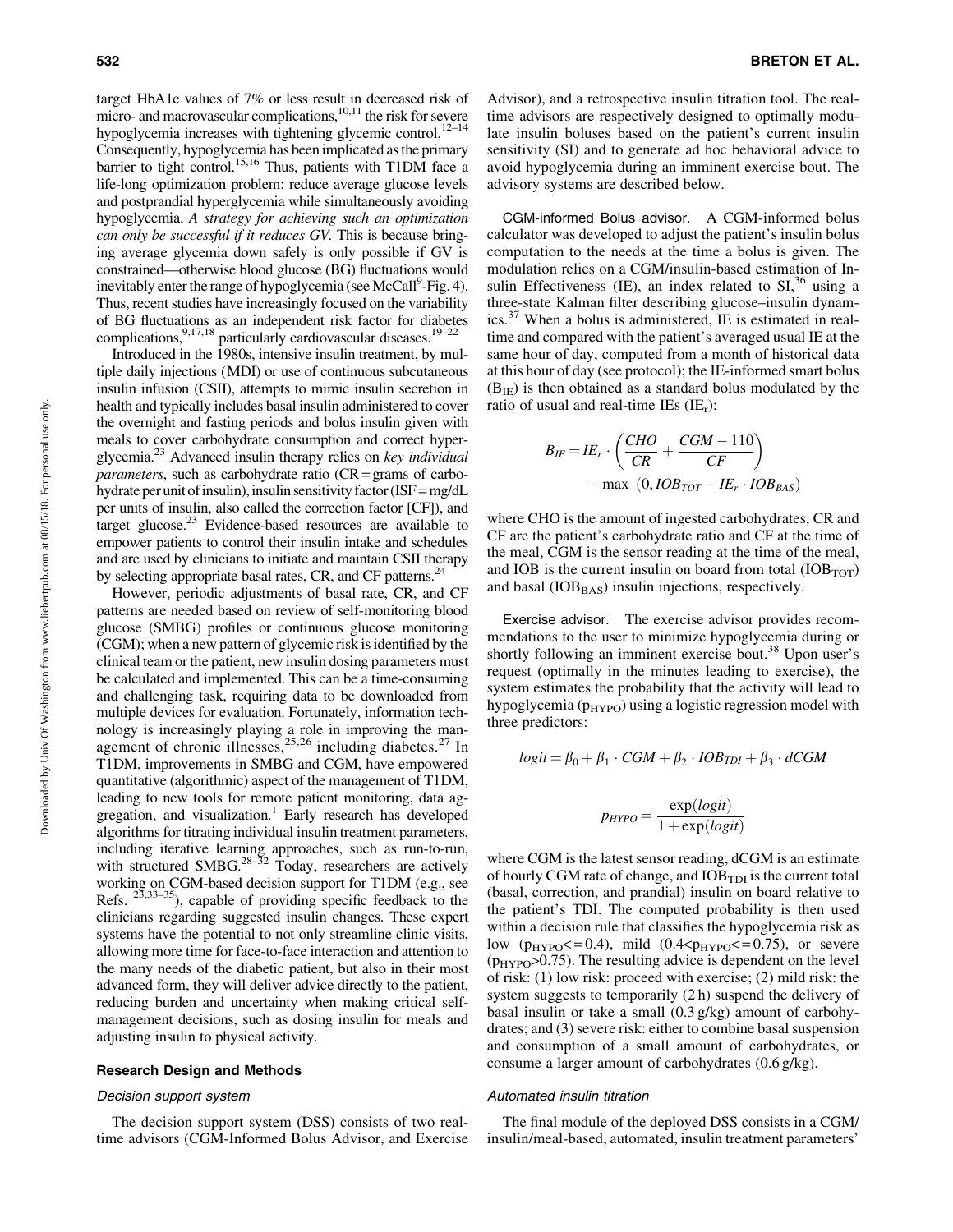### CGM-BASED DSS REDUCES GV IN T1D 533

optimization procedure. Based on net effect resimulation technology, $39$  this module identifies systematic risk for hypoand hyperglycemia, and modulates basal insulin (rate patterns for CSII or total dose and timing for MDI), carbohydrate to insulin ratios (CR), and ISFs. Each day of the collected data is first extended from 8-h before to 4-h after midnight (total of 36 h) to avoid border effects. After regularization (e.g., interpolation of CGM gaps) and discretization in 5-min intervals, the net effect signal is computed and all signals (CGM, insulin injection, carbohydrates consumed, and net effect) can be used to replay glucose trace of the day under different insulin treatment profiles. Days with large deviation between resimulated (under default parameters) and observed glucose values are excluded, as well as days with <2 meals or boluses, or days with CGM gaps greater than 4 h. If a minimum of 14 valid days is present, the optimization cycle is run:

- (1) Hypoglycemic and hyperglycemic risk (derived from the risk space analysis see Ref. <sup>9</sup> ) zones are first identified throughout the day.
- (2) Actionable hypoglycemic zones (i.e., hypoglycemic risk zones not concomitant with hyperglycemic zones) are selected, and basal insulin and CR are modulated using a grid search, in the hours leading to and during the zones to minimize hypoglycemic risk without an increase of total risk.
- (3) Away from the hypoglycemic risk zones found in the previous step, the actionable hyperglycemic risk zones

are selected, and ISF and CR are modulated to minimize the hyperglycemic risk with total risk increase.

(4) Finally, daily patterns (ISF and CR for all, and basal rates for pumpers) are regularized to allow a maximum of eight segments during the day.

The optimization was summarized in a two-page pdf report provided to the study physician for final approval (see Supplementary Data) before the experimental admission (see Protocol below).

#### Protocol

Adults and adolescents with T1DM, 17–65 years of age, were enrolled in a randomized crossover clinical trial to demonstrate the safety and feasibility of a DSS for insulin management in diabetes, compared with the standard of care (SoC). The study consisted of two 48-h outpatient admissions, separated by  $\sim$  4 weeks (or a multiple thereof) to minimize menstrual cycle effects (Fig. 1). During each admission participants were challenged with varied standardized meals (in size and composition, see protocol in Supplementary Data), as well as two 45-min exercise bouts  $(3 \times 15 \text{ min of mild-to-}$ moderate effort with 5 min rest periods).

Participants collected glucose, insulin, and meal records over  $\sim$  28 days before their experimental admission, 14 days of which were required to be complete to be used by the system; the collection period could be extended if necessary.



FIG. 1. Design of the protocol. After randomization to branch A (experimental then control) or B (control then experimental) participants were admitted to two identical days with standardized meals and activity (bottom of figure) using either their own treatment paradigm or following the advice given by the DSS. The data collection needed to power the DSS occurred during the 4 weeks before the experimental admission. DSS, decision support system.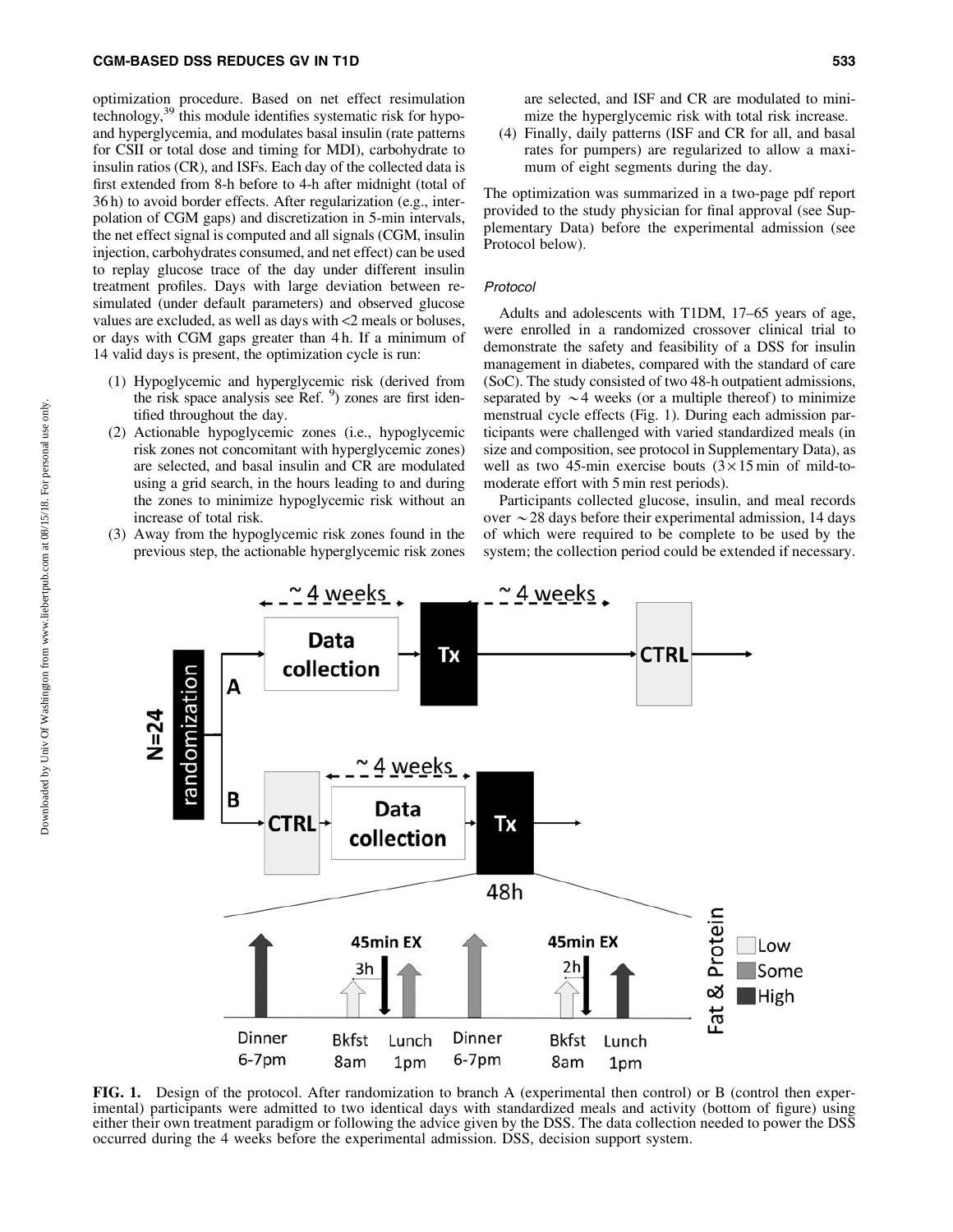During this period and both outpatient admissions, glucose measurements were collected using a blinded Dexcom G4 Platinum CGM with Share™ (Dexcom, San Diego, CA); the system was blinded (for both data collection and admissions) to mitigate the impact of CGM use on GV, unless the participants were already using a CGM as part of their normal care. In addition, participants used a study-issued Bayer Contour EZ blood glucose meter (BGM); with a goal of at least four SMBG values a day. Subjects were instructed to enter any consumed carbohydrates (meals, snacks, and hypoglycemia treatment) into the bolus wizards of their pumps (selecting no insulin injections if necessary); MDI subjects entered carbohydrate and bolus information into the MySugr app (MySugr, Vienna, Austria). Participants were required to download their personal insulin pump and CGM at regular intervals (using  $Di$ asend<sup>®</sup>; Glooko, Mountain View, CA and Carelink®; Metronic, Milipitas, CA). Data (CGM, insulin, and meals) were downloaded 72 h before their admission, and loaded into the advisory system.

During both admissions, participants' devices were connected to the Diabetes Assistant (DiAs)—a modular, smartphone-based diabetes management platform developed at the University of Virginia.40 Using the DiAs web monitoring capacities, participants were remotely monitored by the team 24 h a day during the admissions and followed a strict hypo/hyperglycemia safety protocol (see protocol in Supplemental Data) requiring SMBG confirmation and potential CHO or insulin treatment for CGM value above 300 mg/dL or below 70 mg/dL. During the control admission, DiAs was programmed to follow standard home insulin therapy; while during the experimental admission, DiAs implemented the DSS modules as described above, using treatment parameters determined by the treatment optimization module; participants were required to interact with the advisory system at meal time, before exercise, and anytime they wanted to request a correction dose. During the controlled exercise period of the admission, participants in cohort 1 (first 11 subjects) wore a Zephyr BioHarness™ 3 (Medtronic, Annapolis, MD) heart rate monitor, and participants in cohort 2 wore a Polar<sup>®</sup> RS800CX (Polar, Lake Success, NY) heart rate monitor.

#### Outcomes and statistical analysis

All glucose outcomes were computed based on CGM records. The primary outcome was GV as computed by the coefficient of variation (CV) of the glucose trace, with secondary outcomes focusing on the quality of glycemic control, including percent time spent between 70 and 180 mg/dL, average CGM, as well as total insulin used. Secondary outcomes focusing on participants' glycemic safety included percent time in hypoglycemia  $\langle$  <50, <60, and <70 mg/dL), number of hypoglycemic treatments, and finally percent time spent above 250 mg/dL and 300 mg/dL. Outcomes were further divided into segments of the day: overnight (11 pm– 7 am), and around meals (the 4 h following lunch and dinner, breakfast excluded due to exercise). Primary statistical analysis was performed using the repeated measure ANOVA, with the treatment mode as within subject factor, and type of insulin treatment (pump vs. MDI) as between subject factor. No a priori sample size was determined due to the feasibility/ pilot nature of the trial. Based on achieved recruitment, a moderate effect size (0.3) is detectable with 80% power, or a large effect size (0.4) with 95% power (G-Power 3.1.9.2). Secondary analysis followed the same format unless variables could not be considered normally distributed (e.g., percent time below 50 mg/dL); in that case a related samples Wilcoxon signed-rank test is used. To analyze distributions (e.g., exercise and meals secondary outcomes), data were first binned (to ensure minimum count of five per bins) and the  $\chi^2$ statistics was used with the expected counts given by SoC. Significance level was set at *P*-value <0.05. Data are reported as mean  $\pm$  standard deviation if normally distributed, and median (quartiles) if not. The statistical analysis was performed in SPSS 23 (IBM), data formatting, and preparation were executed in MATLAB 2016b (Mathwork) and Excel 2016 (Microsoft).

## Results

Fifty-four subjects enrolled in the study; 11 subjects did not meet the inclusion/exclusion criteria (4 for HbA1c  $\leq$  7, 1 for gastroparesis, 1 for beta-blocker use, 1 for dietary restrictions, 2 for deficiencies of carbohydrate counting, and 2 for use of Metformin), 17 withdrew from the study (11 because of availability, 4 from stress due to study participation, 1 for failing to collect data, and 1 for change of treatment parameters not requested by the study team). Two subjects met stopping criteria (1 for use of glucagon and 1 for high ketones), and 24 subjects completed the protocol. There were a total of five adverse events all deemed unrelated to the DSS. Data from subjects who withdrew were removed from analysis regardless of the degree of protocol completion.

Of the 24 subjects that completed the protocol, 15 were women and 9 men, with 16 CSII and 8 MDI users. Age was  $37 \pm 11$  years old (11–57), with an average T1DM duration of  $21 \pm 11$  years (1–45); MDI users were significantly younger than pump users  $(40.6 \pm 11.1 \text{ vs. } 29.8 \pm 6.9, P = 0.02)$  with a similar shorter duration of T1DM. Participants were well controlled on average with an HbA1c of  $7.2\% \pm 1\%$ ; marginally higher for CSII users compared with MDI  $(7.4\% \pm 0.9\%$ vs.  $6.9\% \pm 1.2\%$ ,  $P = 0.2$ ). Complete demographics can be found in Table 1.

Over the course of the protocol, participants collected an average of  $37.9 \pm 14.0$  days of CGM data, associated with  $358.0 \pm 242.4$  BGM measurements, while consuming on average 211.1  $\pm$  181.5 meals or snacks and injecting 258.2  $\pm$  197.0 U of insulin bolus.

The primary outcome (overall CGM CV) was significantly improved from  $0.36 \pm 0.08$  during SoC to  $0.33 \pm 0.06$  using DSS,  $P=0.045$ . This difference was preeminent during daytime and not statistically visible at night  $(0.28 \pm 0.1 \text{ vs.})$  $0.25 \pm 0.08$ ,  $P = 0.177$ ). Further analysis of GV using Low and High Blood Glucose Indices (LBGI and HBGI) confirmed that the hypoglycemia linked variability was responsible for most of the observed improvement, with LBGI being reduced by a third  $(2.5 \pm 2.1 \text{ vs. } 1.6 \pm 1.3, P = 0.042)$ .

Protection against hypoglycemia was improved significantly while using the DSS: median percent of time spent below 70 mg/dL was reduced 3.5 times from 3.2% (1.3%–4.8%) to 0.9% (0.4%–2.3%), *P* = 0.018, while average glycemia was maintained  $155.2 \pm 27.1$  mg/dL versus  $155.2 \pm 23.2$  mg/dL,  $P = 0.86$  (Fig. 2). Exposure to hyperglycemia as measured by time spent above 250 mg/dL may have been reduced overall  $9.7\% \pm 7.9\%$  versus  $6.8\% \pm 6.9\%$ , with median  $6.3\%$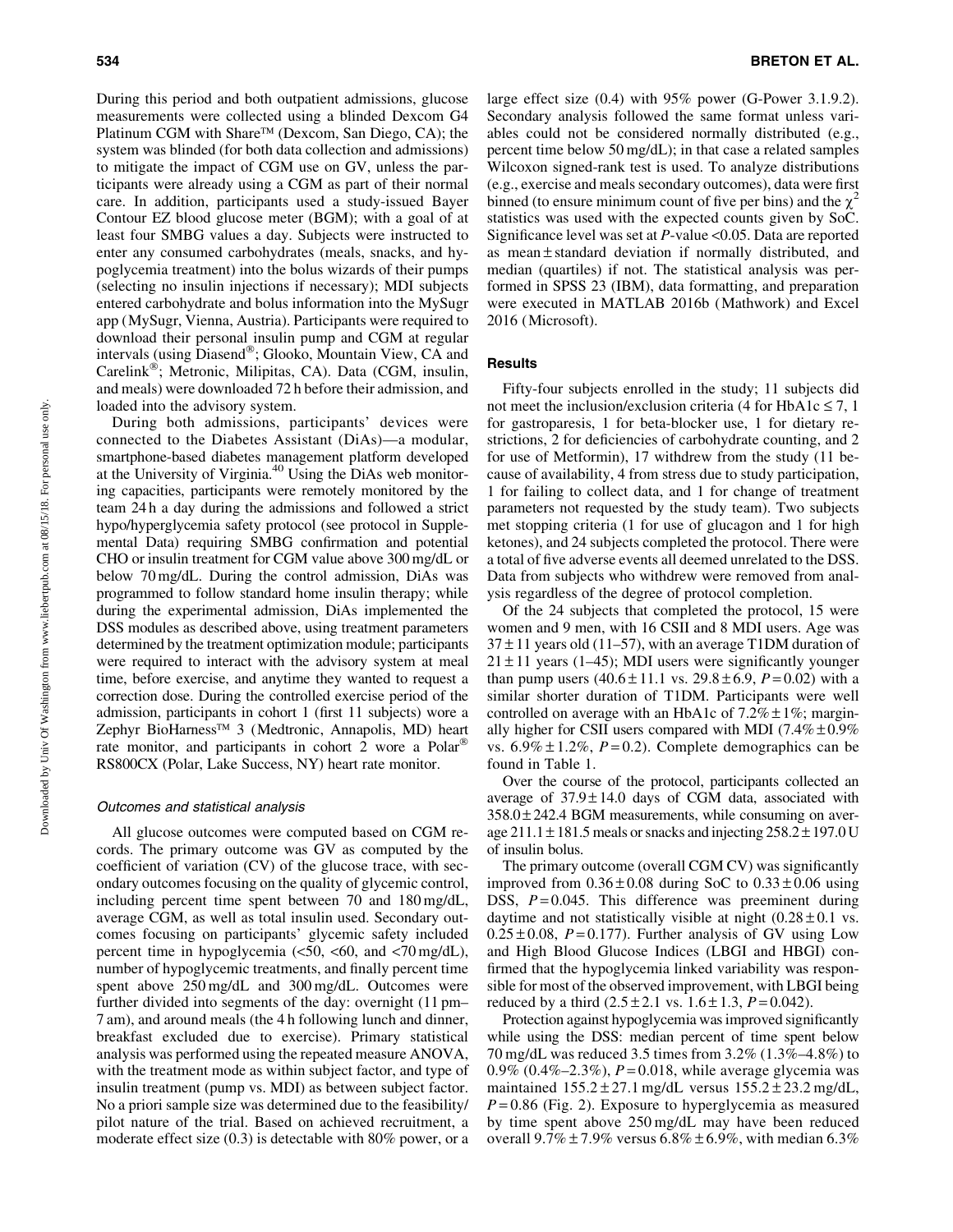|                  | All completers     |       |       | <i>CSII</i>      | <b>MDI</b>      |
|------------------|--------------------|-------|-------|------------------|-----------------|
|                  | $Mean \pm SD$      | Min   | Max   |                  | $Mean \pm SD$   |
| Age              | $37 \pm 11$        | 17    | 57    | $40.6 \pm 11.1$  | $29.8 \pm 6.9$  |
| T1DM duration    | $21 \pm 11.1$      |       | 45    | $24.4 \pm 9.7$   | $14.3 \pm 11$   |
| HbA1c            | $7.2 \pm 1$        | 5.3   | 9.7   | $7.4 \pm 0.9$    | $6.9 \pm 1.2$   |
|                  | $172 \pm 10.7$     | 155.2 | 194.1 | $172.1 \pm 11.9$ | $171.8 \pm 8.7$ |
| Height<br>Weight | $81.8 \pm 19.9$    | 51.4  | 130.1 | $84.9 \pm 20.1$  | $75.7 \pm 19.3$ |
| BMI              | $27.4 \pm 4.6$     | 19.5  | 35.8  | $28.4 \pm 4.4$   | $25.4 \pm 4.8$  |
| <b>TDI</b>       | $46.7 \pm 22.3$    | 12    | 89    | $49.9 \pm 17.2$  | $40.5 \pm 30.4$ |
| Pump/MDI         | 16 CSII & 8 MDI    |       |       |                  |                 |
| gender (M/F)     | 15 women and 9 men |       |       |                  |                 |

Table 1. Characteristics of Participants Who Completed the Study

BMI, body mass index; CSII, continuous subcutaneous insulin infusion; HbA1c, hemoglobin A1c; MDI, multiple daily injection; SD, standard deviation; T1DM, type 1 diabetes mellitus; TDI, total daily insulin.

(3.5%–14.7%) versus 5.2% (0%–11.5%), *P* = 0.158, with a possible stronger effect overnight:  $5.3\% \pm 9.5\%$  versus  $1.9\% \pm 4.6\%$ , with median 7.4% (0%–15.9%) versus 0% (0%– 8.6%),  $P = 0.055$ ; time above 180 mg/dL did not appear to change overall 30.3% – 19.5% versus 29.4%– 15.6%, *P* = 0.86 or overnight 23.6% – 27.6% versus 19.9%– 20.4%, *P* = 0.97. Complete glycemic results can be found in Table 2.

Rescue carbohydrates (given only under the safety protocol) were very high overall  $(88.5 \pm 75.7 \text{ g}$  per visit), highlighting the hypoglycemia-inducing exercise challenges imposed during the 48-h admission; need for rescue CHO was not found to be different between SoC and DSS,  $96.0 \pm 78.1$  g versus  $81 \pm 74.2$  g,  $P = 0.27$ .

Focusing on the exercise periods, starting BG was equivalent between the two visits:  $184.6 \pm 55.2$  mg/dL versus  $193.8 \pm 69.8$  mg/dL for day 1 and  $200.1 \pm 67.6$  mg/dL versus  $200.4 \pm 69.8$  mg/dL for day 2,  $P = 0.48$ ; the average final BG was equivalent as well:  $116.4 \pm 40.7$  mg/dL versus  $113.3 \pm 37.7$  mg/dL and  $108.1 \pm 46.2$  mg/dL versus  $116.5 \pm 10.5$ 26.7 mg/dL. But differences were apparent in the exposure



FIG. 2. Evolution of average glycemia (Y-axis) and exposure to hypoglycemia (X-axis) from the control admission (gray circle) to the experimental admission (black circle). The gray areas with dotted perimeters represent the 95% confidence interval for the control (light gray) and experimental (dark gray) admissions.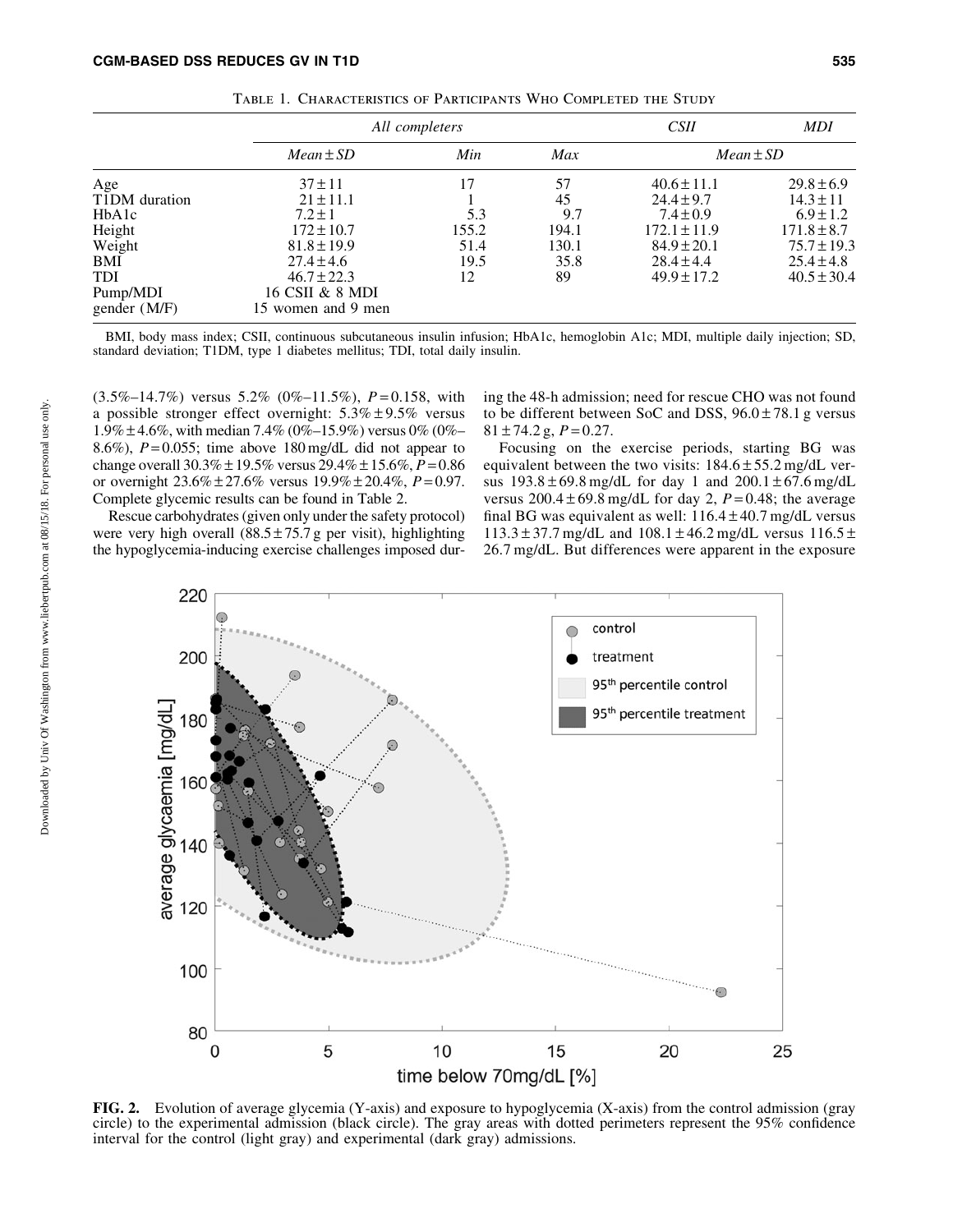|                                                |           | Standard of care | DSS              | $\boldsymbol{P}$ |
|------------------------------------------------|-----------|------------------|------------------|------------------|
| Glucose variability (coefficient of variation) | Overall   | $0.36 \pm 0.08$  | $0.33 \pm 0.06$  | 0.045            |
|                                                | Mealtime  | $0.34 \pm 0.09$  | $0.3 \pm 0.07$   | 0.070            |
|                                                | Overnight | $0.28 \pm 0.1$   | $0.25 \pm 0.08$  | 0.177            |
| Low blood glucose index                        | Overall   | $2.49 \pm 2.08$  | $1.59 \pm 1.27$  | 0.042            |
|                                                | Overnight | $2.18 \pm 1.96$  | $1.89 \pm 1.83$  | 0.276            |
| Percent below 50 mg/dL                         | Overall   | $0(0-0.7)$       | $0(0-0)$         | 0.026            |
|                                                | Mealtime  | $0(0-0)$         | $0(0-0)$         | 0.173            |
|                                                | Overnight | $0(0-0)$         | $0(0-0)$         | 0.715            |
| Percent below 60 mg/dL                         | Overall   | $0.66(0-1.6)$    | $0.1(0-0.5)$     | 0.036            |
|                                                | Mealtime  | $0(0-1.7)$       | $0(0-0.4)$       | 0.213            |
|                                                | Overnight | $0(0-1.9)$       | $0(0-0.3)$       | 0.110            |
| Percent below 70 mg/dL                         | Overall   | $3.21(1.3-4.8)$  | $0.88(0.4-2.3)$  | 0.018            |
|                                                | Mealtime  | $1.73(0.5-5.2)$  | $1.23(0-3.2)$    | 0.149            |
|                                                | Overnight | $3.33(0-5.6)$    | $1.15(0-3.2)$    | 0.109            |
| Percent between 70 and 180 mg/dL               | Overall   | $65.9 \pm 18.6$  | $68.9 \pm 14.3$  | 0.780            |
|                                                | Mealtime  | $73.3 \pm 27.3$  | $77.9 \pm 19.2$  | 0.399            |
|                                                | Overnight | $63 \pm 23.5$    | $68.2 \pm 20.3$  | 0.824            |
| Percent above 180 mg/dL                        | Overall   | $30.3 \pm 19.5$  | $29.4 \pm 15.6$  | 0.863            |
|                                                | Mealtime  | $23.6 \pm 27.9$  | $19.9 \pm 20.4$  | 0.965            |
|                                                | Overnight | $31.2 \pm 25$    | $29.2 \pm 21.7$  | 0.742            |
| Percent above 250 mg/dL                        | Overall   | $6.3(3.5-14.7)$  | $5.2(0-11.5)$    | 0.158            |
|                                                | Mealtime  | $0(0-8.9)$       | $0(0-0.1)$       | 0.085            |
|                                                | Overnight | $7.4(0-15.9)$    | $0(0-8.6)$       | 0.055            |
| Percent above 300 mg/dL                        | Overall   | $1(0-2.6)$       | $0(0-4.5)$       | 0.744            |
|                                                | Mealtime  | $0(0-0)$         | $0(0-0)$         | 0.248            |
|                                                | Overnight | $0(0-4)$         | $0(0-0)$         | 0.225            |
| Average glycemia (mg/dL)                       | Overall   | $155.2 \pm 27.1$ | $155.2 \pm 23.2$ | 0.860            |
|                                                | Mealtime  | $144 \pm 35.5$   | $142.7 \pm 29.7$ | 0.522            |
|                                                | Overnight | $156.9 \pm 37.6$ | $151.9 \pm 29.9$ | 0.522            |
| Total insulin used                             | Overall   | $45.5 \pm 22.8$  | $44.1 \pm 18.4$  | 0.301            |
| Basal insulin used                             | Overall   | $21.4 \pm 11.1$  | $20.3 \pm 9.1$   | 0.189            |
| Total rescue CHO                               | Overall   | $96 \pm 78.1$    | $81 \pm 74.2$    | 0.271            |

| TABLE 2. GLYCEMIC PERFORMANCE OF DECISION SUPPORT SYSTEM VERSUS |  |  |
|-----------------------------------------------------------------|--|--|
| STANDARD OF CARE OVERALL, OVERNIGHT, AND AT MEAL TIME           |  |  |

values are reported mean – SD for normally distributed variables, and median (quartile) for others. *P*-values are computed using repeated measures ANOVA or Wilcoxon matched pair signed-rank test when appropriate. bold values emphasize statistically significant differences. DSS, decision support system.

to low glucose values: 4 versus 1 event below 70 mg/dL, 8 versus 2 events below 80 mg/dL, and 16 versus 7 events below 90 mg/dL. Whereas the number of rescue CHO required during exercise was significantly reduced using the system:  $6.3 \pm 9.5$  g versus  $4.8 \pm 10.2$  g on day 1 and  $9.4 \pm 13.4$  g versus  $3.3 \pm 7.7$  g on day 2,  $P = 0.011$ . This was associated with a significant change in insulin regimen during exercise  $1.11 \pm 0.67$  U versus  $0.85\pm0.63$  U on day 1 and  $0.96\pm0.66$  U versus  $0.63\pm0.57$  U on day 2, *P* = 0.026; and pre-exercise CHO consumption (following DSS advice):  $1.2 \pm 5.6$  g versus  $4.1 \pm 13.0$  g on day 1 and  $0.6 \pm 2.9$  g versus  $11.6 \pm 17.9$  g on day 2,  $P = 0.003$ . The time courses of glucose concentration during and after exercise are shown in Figure 3. Furthermore, panel C in Figure 3 shows a clear reduction in the risk for hypoglycemia for exercise 2-h postmeal (with five bouts resulting in values below 80 mg/dL versus 0 mg/dL,  $\chi^2$  *P* = 0.03), and in the overall variability of response to exercise when using DSS, with clear shift in the minimal glucose reached ( $\chi^2$  test *P* < 0.001).

There were no direct statistically significant changes to report during postprandial excursions, but observed tendencies may indicate that the use of DSS could reduce out-of-range glucose values as percent time below 70 mg/dL and above  $250 \text{ mg/dL}$ ; both tended to be reduced:  $1.2\%$  (0%–3.2%) versus 1.7%  $(0.5\% - 5.2\%) P = 0.15$ , and 0%  $(0\% - 8.6\%)$  versus 7.4% (0%–15.9%)  $P = 0.085$ , respectively. Further analysis of the area under the glucose curve for the 4 h following meals (breakfast is excluded due to the presence of exercise) similarly show a tendency toward reduced AuC ( $\chi^2$  *P* = 0.12); but focusing on the more challenging high-fat, high-protein meals we see a significant shift toward lower AuC ( $\chi^2 P < 0.001$ ; Fig. 4).

Complete postprandial glucose time course can be found in Figure 4 and Supplementary Figures S1–S3 (Supplementary Data are available online at www.liebertpub.com/dia).

# **Conclusions**

In conclusion, a CGM-based DSS, informed of insulin injections, was shown to be safe and feasible in a limited, controlled, crossover clinical trial of adults with T1DM. The system was able to significantly reduce GV, likely through the reduction of exposure to hypoglycemia, without increasing average glycemia or exposure to hyperglycemia.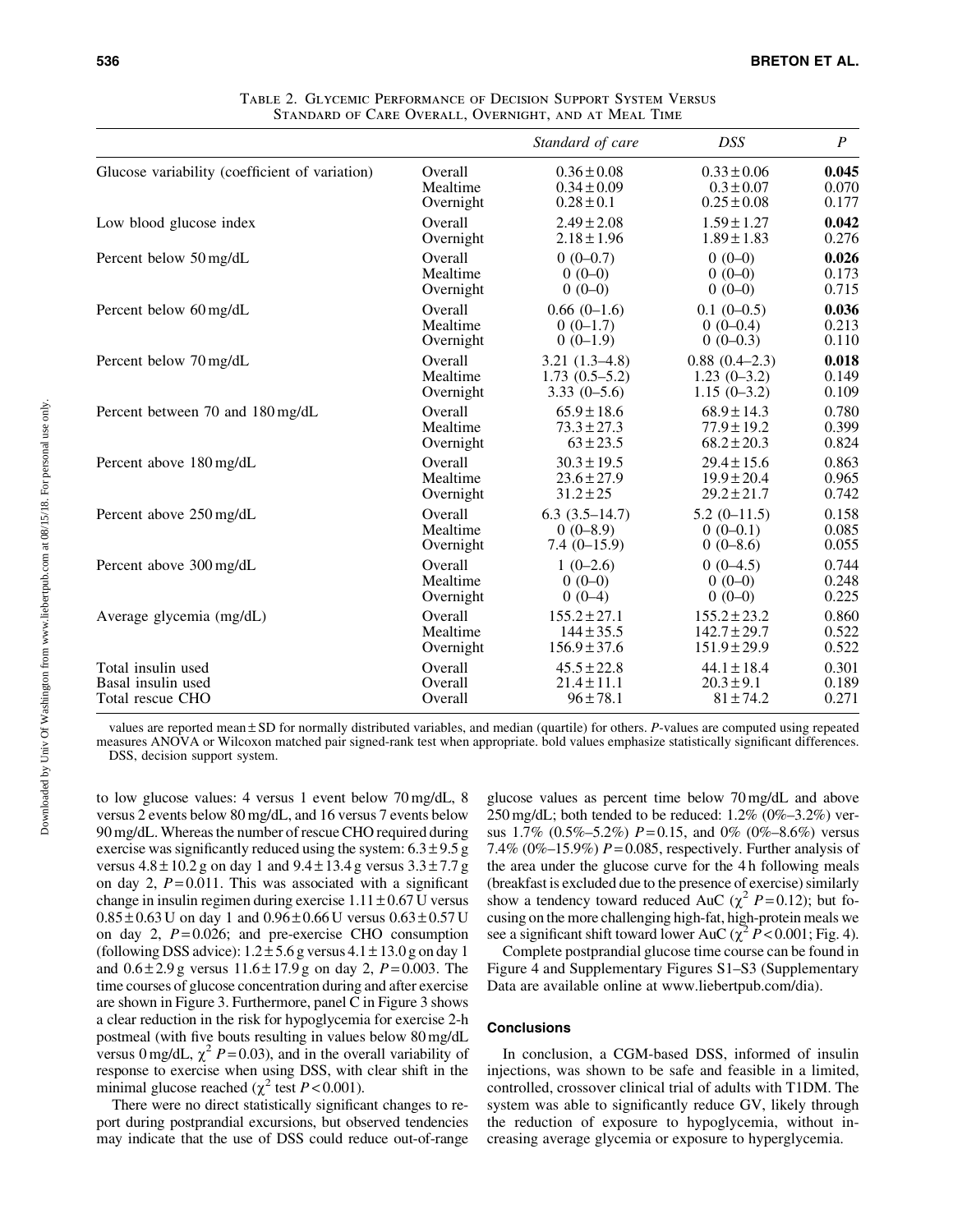

FIG. 3. Glycemic average (line) and 95th percentile (shaded area) for SoC (blue) and DSS (red), during the exercise bouts (stripped). (A) Shows the results for the exercise 2 h post breakfast, and  $(B)$  focuses on exercise 3 h post breakfast.  $(C)$ Shows the distribution (box plot: mean: x, median: horizontal bar, 25–75 quartiles: gray box, and range: whiskers) of the minimum BG reached during exercise. BG, blood glucose; SoC, standard of care.

Hypoglycemia remains a major hurdle to tight glycemic control in T1DM and a primary driver of GV. Results from this pilot study clearly show that a combination of automated titration, CGM-informed bolus calculator, and exercise advisor may reduce the risk for hypoglycemia for both CSII and MDI users, with no increase in average glycemia or time spent above 180 mg/dL. These results were achieved at almost identical TDI doses.

Subanalysis of the meal and exercise regimen also indicated clear trends toward better glycemic control, with large hyperglycemic deviations less frequent when using the bolus advice and a significant reduction of necessary rescue carbohydrates during exercise.

It is important to note that this study was challenging for the participants, with four on-site visits over a relatively short period (about 50 days) and two admissions specifically designed to challenge their glucose control with meals and exercise they may not be comfortable with outside of medical supervision. These challenges likely lead to the high dropout rate (11 for visit availability, 4 for study-related stress, and 2 unable to complete the data collection). In addition, the long (4 weeks) data collection period may limit the usability of our design. Poststudy investigation of the stability of advice gi-

ven led to a shortening of the analysis window to 2 weeks. It is also important to note that once deployed in the patient's home, such a system can adapt more frequently using a sliding window strategy to maximize data availability and advice consistency. These issues are the subject of an ongoing clinical trial (NCT03093636).

Generalization from these positive results is also limited by the study duration (48-h observation periods), the controlled environment under which subjects were observed, and the limited number of subjects. Of note, 48 h is generally considered a short duration for CV assessment in home settings<sup>4</sup> nonetheless, the very standardized nature of the presented study may alleviate some of these concerns, as behavioral triggers (which can greatly vary from day to day) were removed in this analysis. It may also be noted that the challenges presented to the participants, for example, large and/or fatty meals and exercise soon after meals, were intentionally designed to generate large GV, allowing for feasibility and safety validation of the system. The short trial duration, the significant glycemic challenges, and a subject sample with very good glycemic control (HbA1c =  $7.2 \pm 1$ ) may also have partially prevented the DSS system to meaningfully impact average glycemia during this study.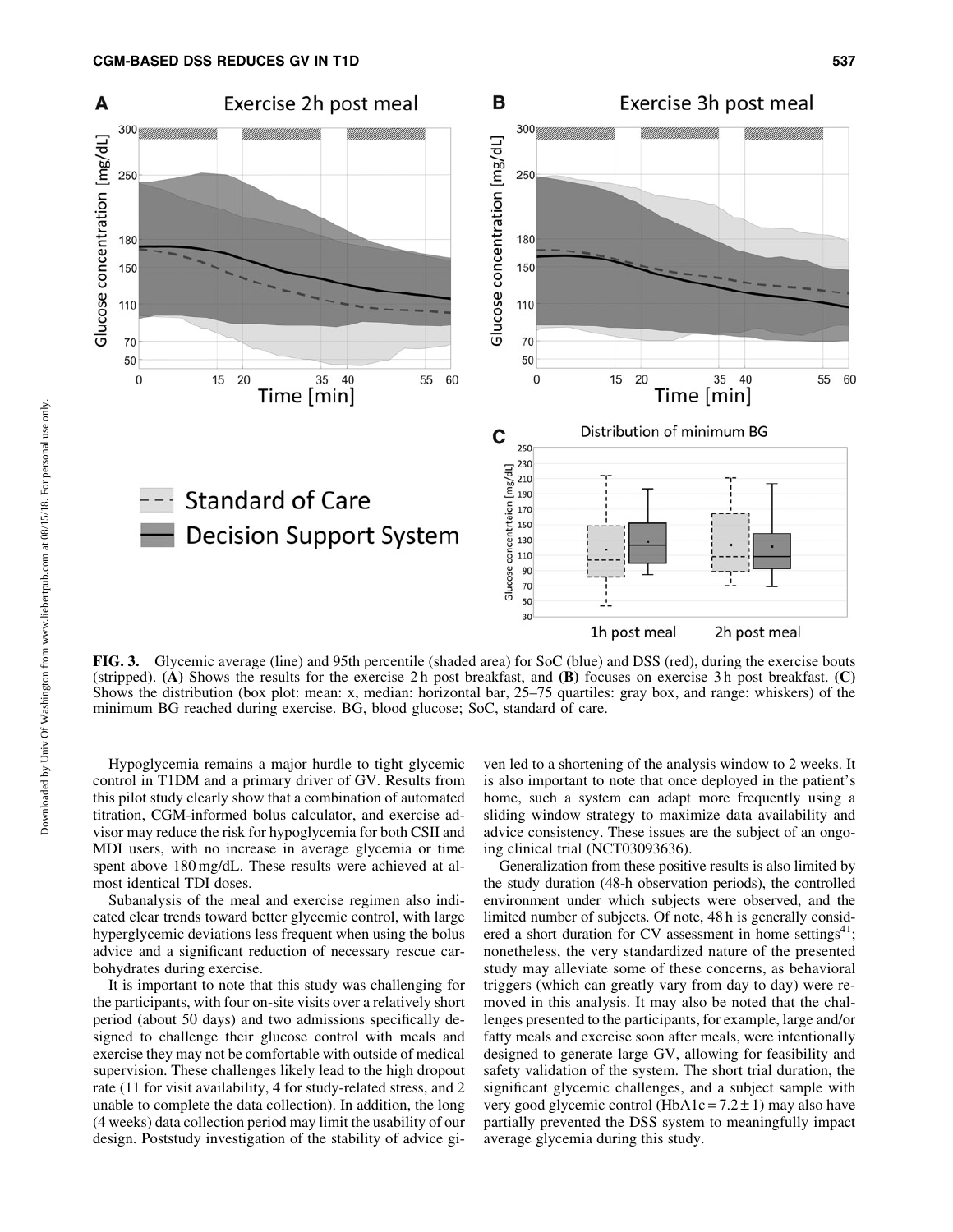

FIG. 4. Histogram of the area under the glucose curve during the 4 h following meals. (A) describes all lunches and dinners (breakfasts are excluded because of the exercise bouts), whereas (B) focuses on meals with high fat/protein contents, and (C) on larger meals ( $\sim$ 1 g/kg body weight).

Nonetheless, this safety/feasibility data are enabling studies powered to characterize the actual performances of this system in clinical use (see NCT03093636).

This is, to our knowledge, the first controlled clinical trial that demonstrates the impact of a CGM/insulin informed real-time DSS, with insulin dosing capacity, on the glycemic control of Type 1 diabetic patients. Previously tested systems appear to be focused on educational feedback and/or care provider  $\arccos^{42-44}$  and do not yet seem to leverage the wealth of information contained in CGM traces, or to combine it with insulin records. Nonetheless, automated titration of insulin using CGM records (one of the functionality of our system) has been tested in a small clinical trial with some success as shown in 22 T1D adolescents using an insulin pump: decrease time above 180 mg/dL with slight increase of hypoglycemia exposure.<sup>45</sup> This system achieved 27% time above 180 mg/dL (vs. 34%, *P*= 0.02) and 9.7% below 70 mg/dL (vs. 9.2% ns); noting that a direct comparison is difficult, we can observe that our system did not impact time in hyperglycemia as much (29% vs. 30%), but very significantly lowered hypoglycemic exposure (0.9% vs. 3.9%).

An insulin bolus expert system (based on total meal content) was similarly tested in 12 T1D adults: significant increase from 44% to 54% of time in range (TIR, 70–180 mg/dL).<sup>46</sup> It is interesting to note that in the expert bolus system, the median TIR in the control arm was very significantly lower than the one reported here (44% vs. 67%) and that median TIR in the treatment group rose to 73%, although not significantly.

In summary, automated insulin titration, coupled with dosing and hypoglycemia real-time advice based on CGM is safe, feasible, and may positively impact glucose control in T1DM subjects using CSII or MDI.

# Acknowledgments

The study was funded by NIH NIDDK R01 51562 and NIH NIDDK DP3 101055. The authors would like to acknowledge Dr. Sue Brown UVA, Dr. Patrick Keith-Hynes, Antoine Robert, and Benton Mize for their help on this project.

# Author Disclosure Statement

No competing financial interests exist.

M.D.B. reports consulting/honorarium from Dexcom, Roche, Ascensia, and Sanofi; as well as research support from Ascensia, Roche, Tandem, Sanofi, NovoNordisk, and Dexcom; and equity form TypeZero Technologies. B.P.K. reports consulting/honorarium from Dexcom and Sanofi; as well as research support from Sanofi, Roche, Tandem, and Dexcom; and equity from TypeZero Technologies. S.D.P. reports salary coverage and equity from TypeZero Technologies. D.C. reports salary coverage from TypeZero Technologies. S.M.A. reports research support from Ascensia, Tandem, Roche, NovoNordisk, and Dexcom.

## **References**

1. American Diabetes Association: Diagnosis and classification of diabetes mellitus. Diabetes care 2014;37(Suppl 1):S81–S90.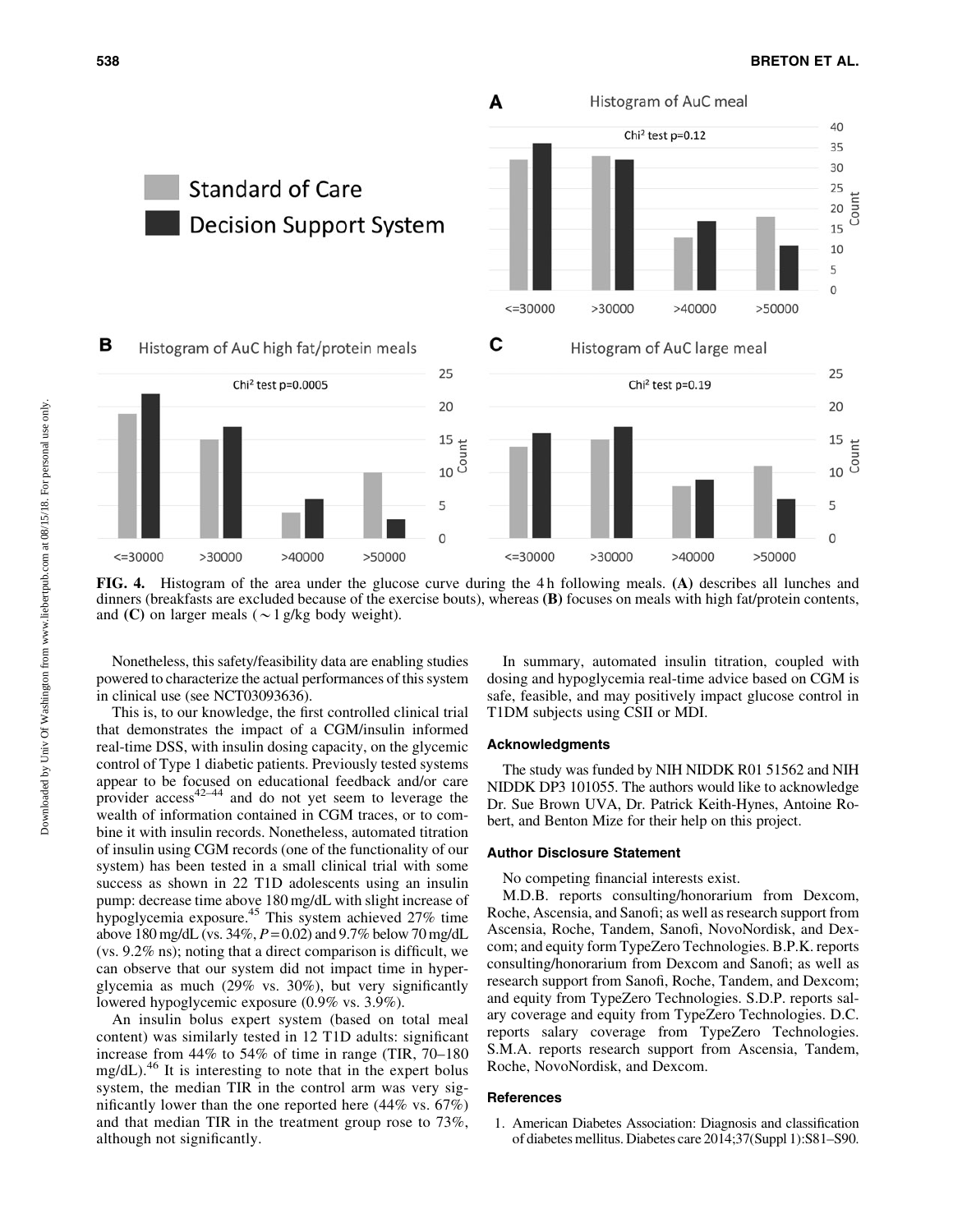# CGM-BASED DSS REDUCES GV IN T1D 539

- 2. Hirsch IB: Insulin analogues. N Engl J Med 2005;352: 174–183.
- 3. Klonoff DC, Prahalad P: Performance of cleared blood glucose monitors. J Diabetes Sci Technol 2015;9:895–910.
- 4. Castle JR, Jacobs PG: Nonadjunctive use of continuous glucose monitoring for diabetes treatment decisions. J Diabetes Sci Technol 2016;10:1169–1173.
- 5. Diabetes Control and Complications Trial: Intensive diabetes treatment and cardiovascular disease in patients with type 1 diabetes. N Engl J Med 2005;2005:2643–2653.
- 6. Secrest AM, Becker DJ, Kelsey SF, et al.: All-cause mortality trends in a large population-based cohort with longstanding childhood-onset type 1 diabetes. Diabetes Care 2010;33:2573–2579.
- 7. Lind M, Svensson AM, Kosiborod M, et al.: Glycemic control and excess mortality in type 1 diabetes. N Engl J Med 2014;371:1972–1982.
- 8. Nishimura R, LaPorte RE, Dorman JS, et al.: Mortality trends in type 1 diabetes. Diabetes Care 2001;24:823–827.
- 9. McCall AL, Kovatchev BP: The median is not the only message: a clinician's perspective on mathematical analysis of glycemic variability and modeling in diabetes mellitus. J Diabetes Sci Technol 2009;3:3–11.
- 10. Lachin JM, Genuth S, Nathan DM, et al.: Effect of glycemic exposure on the risk of microvascular complications in the diabetes control and complications trial revisited. Diabetes 2008;57:995–1001.
- 11. Santiago JV: Lessons from the diabetes control and complications trial. Diabetes 1993;42:1549–1554.
- 12. Workgroup on Hypoglycemia, American Diabetes Association: Defining and reporting hypoglycemia in diabetes: a report from the American Diabetes Association Workgroup on Hypoglycemia. Diabetes Care 2005;28:1245–1249.
- 13. Cryer PE, Davis SN, Shamoon H: Hypoglycemia in diabetes. Diabetes Care 2003;26:1902–1912.
- 14. The Diabetes Control and Complications Trial Research Group: Hypoglycemia in the diabetes control and complications trial. Diabetes 1997;46:271–286.
- 15. Cryer PE: Hypoglycemia: the Limiting factor in the management of IDDM. Diabetes 1994;43:1378–1389.
- 16. Cryer PE: Hypoglycaemia: the limiting factor in the glycaemic management of type I and type II diabetes. Diabetologia 2002;45:937–948.
- 17. Brownlee M, Hirsh IB: Glycemic variability: a hemoglobin A1c-independent risk factor for diabetic complication? JAMA 2006;295:1707–1708.
- 18. Hirsh IB, Brownlee M: Should minimal blood glucose variability become the gold standard of glycemic control? J Diabetes Complications 2005;19:178–181.
- 19. Esposito K, Giugliano D, Nappo F, et al.: Regression of carotid atherosclerosis by control of postprandial hyperglycemiain type 2 diabetes mellitus. Circulation 2004;110:214– 219.
- 20. Haffner SM: The importance of postprandial hyperglycaemia in development of cardiovascular disease in people with diabetes. Int J Clin Pract Suppl 2001;123:24–26.
- 21. Monnier L, Mas E, Ginet C, et al.: Activation of oxidative stress by acute glucose fluctuations compared with sustained chronic hyperglycemia in patients with type 2 diabetes. JAMA 2006;295:1681–1687.
- 22. Temelkova-Kurktschiev TS, Koehler C, Henkel E, et al.: Postchallenge plasma glucose and glycemic spikes are more strongly associated with atherosclerosis than fasting glucose or HbA1c level. Diabetes Care 2000;23:1830–1834.
- 23. Waldhäusl WK: The physiological basis of insulin treatment clinical aspects. Diabetologia 1986;29:837–849.
- 24. Grunberger G, Abelseth JM, Bailey TS, et al.: Consensus statement by the American Asociation of Clinical Endocrinologists/American College of Endocrinology Insulin Pump Management Task Force. Endocr Pract 2014;20:463– 489.
- 25. Kim YB, Lee J: Smart devices for older adults managing chronic disease: a scoping review. JMIR Mhealth and Uhealth 2017;5:e69.
- 26. Singh K, Drouin K, Newmark LP, et al.: Patient-facing mobile apps to treat high-need, high-cost populations: a scoping review. JMIR Mhealth and Uhealth 2016;4:e316.
- 27. Kaufman N, Salahi A: Using Digital Health Technology to Prevent and Treat Diabetes. Diabetes Technol Ther 2016; 18(Suppl 1):56–68.
- 28. Zisser H, Jovanovic L, Doyle FJ 3rd, et al.: Run-to-run control of meal-related insulin dosing. Diab Technol Ther 2005;7:48–57.
- 29. Owens C, Zisser H, Jovanovic L, et al.: Run-to-run control of blood glucose concentrations for people with type 1 diabetes mellitus. IEEE Trans Biomed Eng 2006;53:996–1005.
- 30. Herrero P, Pesl P, Reddy M, et al.: Advanced insulin bolus advisor based on run-to-run control and case-based reasoning. IEEE J Biomed Health Inform 2015;19:1087–1096.
- 31. Palerm CC, Zisser H, Bevier WC, et al.: Prandial insulin dosing using run-to-run control: application of clinical data and medical expertise to define a suitable performance metric. Diabetes Care 2007;30:1131–1136.
- 32. Palerm CC, Zisser H, Jovanovic L, Doyle FJ 3rd: A run-torun control strategy to adjust basal insulin infusion rates in type 1 diabetes. J Process Control 2008;18:258–265.
- 33. Patek SD, Lv D, Campos-Nanez E, Breton M: Retrospective Optimization of Daily Insulin Therapy Parameters: control Subject to a Regenerative Disturbance Process. IFAC Symposium on Dynamics and Control of Process Systems, IFAC-PapersOnLine 49–7, pp. 773–778, 2016.
- 34. Toffanin C, Sandri A, Messori M, et al.: Automatic adaptation of basal therapy for type 1 diabetic patients: a run-to-run approach. In: IFAC 19th World Congress, pp. 2070–2075, 2014.
- 35. Tuo J, Sun H, Shen D, et al.: Optimization of insulin pump therapy based on high order run-to-run control scheme. Comput Methods Programs Biomed 2015;120:123–134.
- 36. Bergman RN, Ider YZ, Bowden CR, Cobelli C: Quantitative estimation of insulin sensitivity. Am J Physiol 1979; 236:E667–E677.
- 37. Brown SA, Jiang B, McElwee-Malloy M, et al.: Fluctuations of hyperglycemia and insulin sensitivity are linked to menstrual cycle phases in women with T1D. J Diabetes Sci Technol 2015;9:1192–1199.
- 38. Ben Brahim N, Place J, Renard E, Breton MD: Identification of main factors explaining glucose dynamics during and immediately after moderate exercise in patients with type 1 diabetes. J Diabetes Sci Technol 2015;9:1185–1191.
- 39. Patek SD, et al. (2016) Empirical Representation of Blood Glucose Variability in a Compartmental Model. In: Kirchsteiger H, Jørgensen J, Renard E, del Re L, eds. Prediction Methods for Blood Glucose Concentration. Lecture Notes in Bioengineering. Springer, Cham, 2016, pp. 133–157.
- 40. Keith-Hynes P, Mize B, Robert A, Place J: The diabetes assistant: a smartphone-based system for real-time control of blood glucose. Electronics 2014;3:609–623.
- 41. Neylon OM, Baghurst PA, Cameron FJ: The minimum duration of sensor data from which glycemic variability can